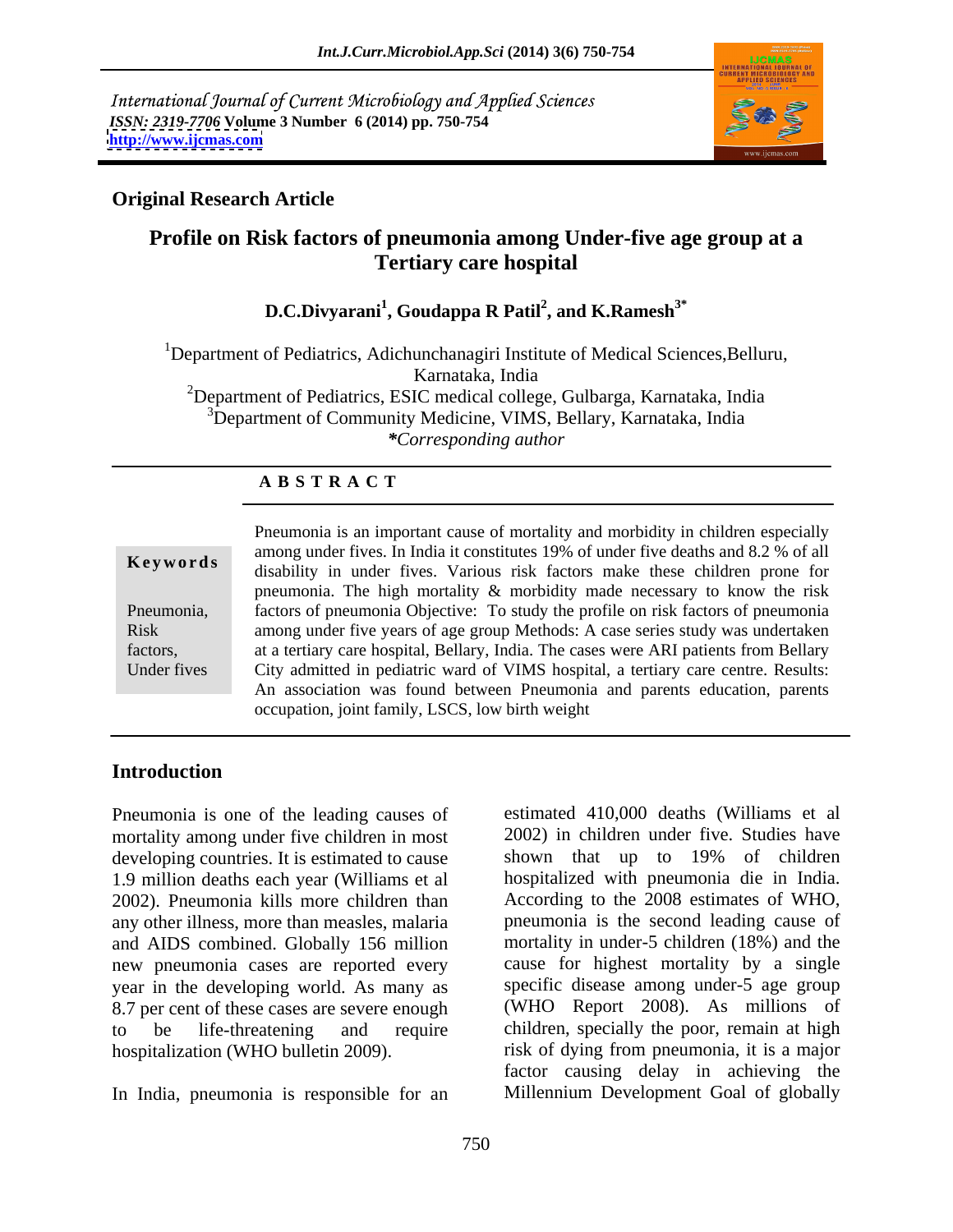reducing childhood deaths by two-thirds by<br> **Results and Discussion** 2015(WHO Report 2009).

Childhood clinical pneumonia is caused by a combination of exposure to risk factors related to the host, the environment and  $\frac{62.6\%}{2.6\%}$  were males and 37.4% were females.<br>infection Possible risk factors (Murali et al.) Age distribution revealed that 10.6% of infection. Possible risk factors (Murali et al 2006) include malnutrition, low birth weight, non-exclusive breastfeeding (during the first 4 months of life), immunization status, indoor air pollution(Kiran et al 2000), overcrowding, concomitant diseases, above 5 (74.6%) and of joint family (68%). mother's education and birth order etc (Maria et al 2004). parents revealed that majority of study

With socioeconomic progress and primary schooling. It was observed that improvement in health awareness and majority of study subjects' father occupation referral services, an increasing proportion of was unskilled (84%) and mother occupation pneumonia deaths will occur in hospitals (Djelantik et al 2003). Hence, the profile of pneumonia in tertiary care centre is likely to Among 75 cases, 62.6% of mothers reflect the burden in the community. Only a registered their pregnancy and only 32% of few studies have performed such an evaluation in developing countries (Tjewsoh times. Among total cases studied, 70.6%) et al 2009; Sehgal et al 1997; Patwari et al

## **Materials and Methods**

A case series study was conducted among children of the age group 0-5 yrs admitted to the Pediatric Department of Vijayanagara Institute Of Medical Sciences, Bellary, Karnataka. The study subjects, cases comprised of in-patients with pneumonia as ascertained by WHO criteria, which were 75 in number. Data was collected using a pre designed semi structured questionnaire which contained information regarding family & socio economic conditions and birth history. Age of the child was recorded in completed months. Family type was classified as Nuclear /Joint / Three generation family. After obtaining written informed consent from parents/guardians, data was collected by an interview technique and was analysed using SPSS

### **Results and Discussion**

Totally 75 child hood pneumonia cases were included in the study and among them, 62.6% were males and 37.4% were females. Age distribution revealed that 10.6% of study subjects were less than 2 months old, 42.6% were between  $2 - 12$  months and 46.8% were between 1-5 years. Majority of the study subjects belong to family size of History of educational status of both the subjects educational status was less than was also unemployed/unskilled (92%)

registered their pregnancy and only 32% of 1988; Deivanavagam et al 1992). weight babies. Exclusive breast feeding was Among 75 cases, 62.6% of mothers registered their pregnancy and only 32% of mothers had ANC visits of more than 3 times. Among total cases studied, 70.6% born at their home and 84% were low birth present among 94.6% of cases

> In socio-demographic factors variables like joint family, paternal and maternal education upto or less than primary and paternal occupation unemployed / unskilled were found to be associated. Family plays an important role both in health and disease- in the prevention and treatment of individual illness, in the care of children and in the stabilization of the personality of both adults and children (Karalanglin et al 2009).

> In our study, pneumonia was more common among children living in joint type of family; it may be due to the more family members and overcrowding which makes joint family a playground for communicable diseases.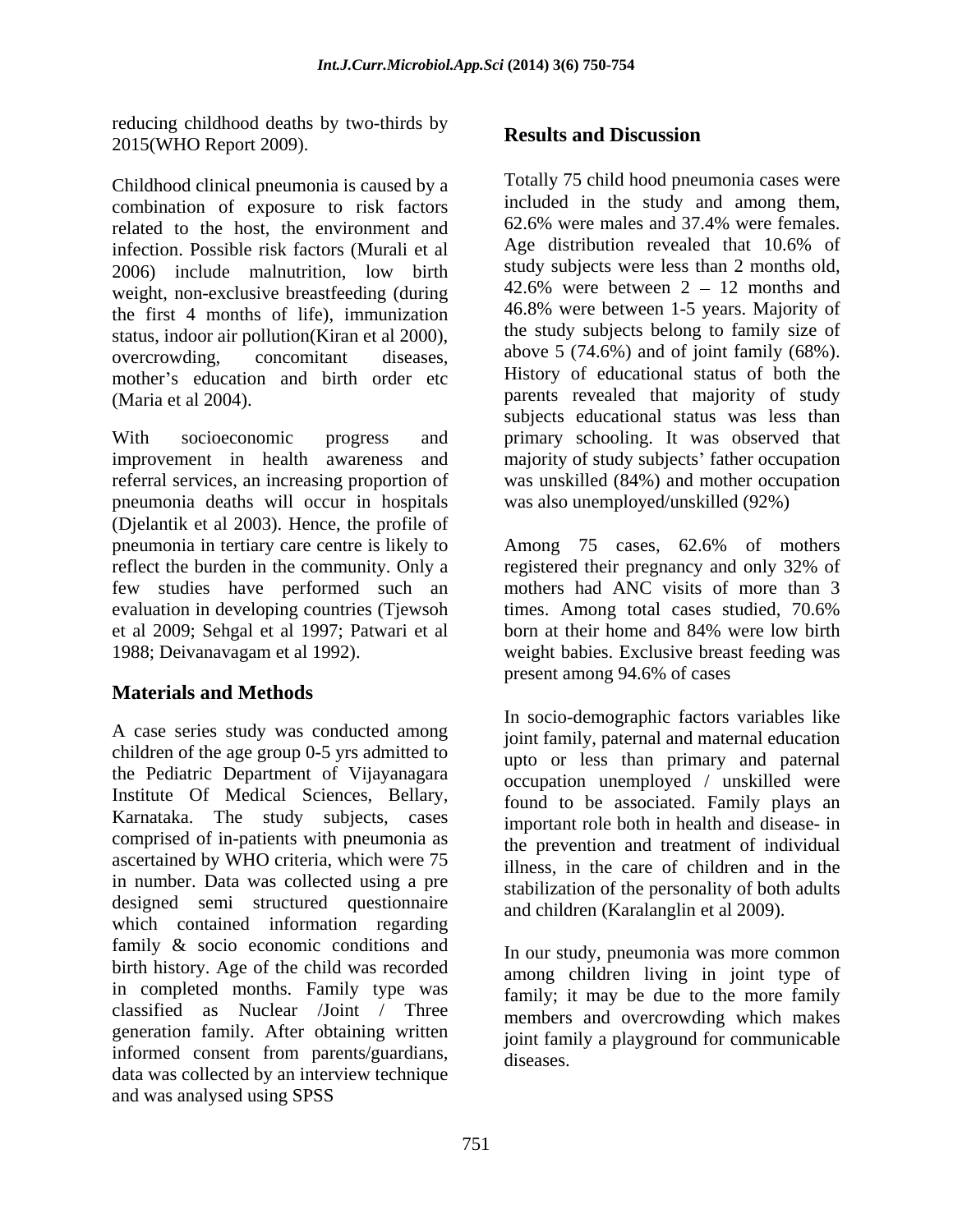| Socio demographic characters | Frequency     |
|------------------------------|---------------|
| Age                          |               |
| $<$ 2 months                 | $08(10.6\%)$  |
| $2 - 12$ months              | 32(42.6%)     |
| $> 12$ months $-5$ yrs       | 35 (46.8%)    |
| <b>Sex</b>                   |               |
| Male                         | 47 (62.6%)    |
| Female                       | 28 (37.4%)    |
| <b>Family type</b>           |               |
| Joint family                 | 51 $(68.0\%)$ |
| Nuclear family               | 24 (32.0%)    |
| <b>Family size</b>           |               |
| $>$ 5 members                | 56 (74.6%)    |
| $<$ 5 members                | 19 (25.4%)    |
| <b>Paternal education</b>    |               |
| $\langle$ Primary            | 53 (70.6%)    |
| $>$ Primary                  | $22(29.4\%)$  |
| <b>Maternal education</b>    |               |
| $<$ Primary                  | 61 (81.3%)    |
| $>$ Primary                  | 14 (18.7%)    |
| <b>Paternal occupation</b>   |               |
| Unemployed/unskilled         | 63 (84.0%)    |
| Semi/skilled                 | $12(16.0\%)$  |
| <b>Maternal occupation</b>   |               |
| Unemployed/unskilled         | 69 (92.0%)    |
| Semi/skilled                 | $06(08.0\%)$  |

**Table.1** Socio-demographic characters of study subjects

These diseases are known to spread prenatal and postnatal care, general check rapidly in families because of the common environment which the family members

major components of most measures of have a higher incidence in lower classes development. Most of the low birth weight which can be ascribed to the poor state of infants become victims of PEM and which can be ascribed to the poor state of hospital facilities, consult the doctor less often and are less likely to be aware and utilize preventive health services such as

ups and immunization services.

share. In our study ANC visits less than three, Income, education and occupation are the weight less than 2500gm, failure to initiate social class and are generally positively be associated. Birth weight of an infant is correlated with health status. Diseases of the single most important determinant of respiratory system, eyes and skin, diarrhea its chance of survival, healthy growth and physical environment in which they live. infections. Low birth weight also reflects Individuals in the lower social classes inadequate nutrition and ill health of the have been found to make less use of mother. There is a strong and significant delivery by caesarean section , birth breast feeding within 4hrs were found to development. Most of the low birth weight infants become victims of PEM and positive correlation between maternal nutritional status and the duration of pregnancy and birth weight.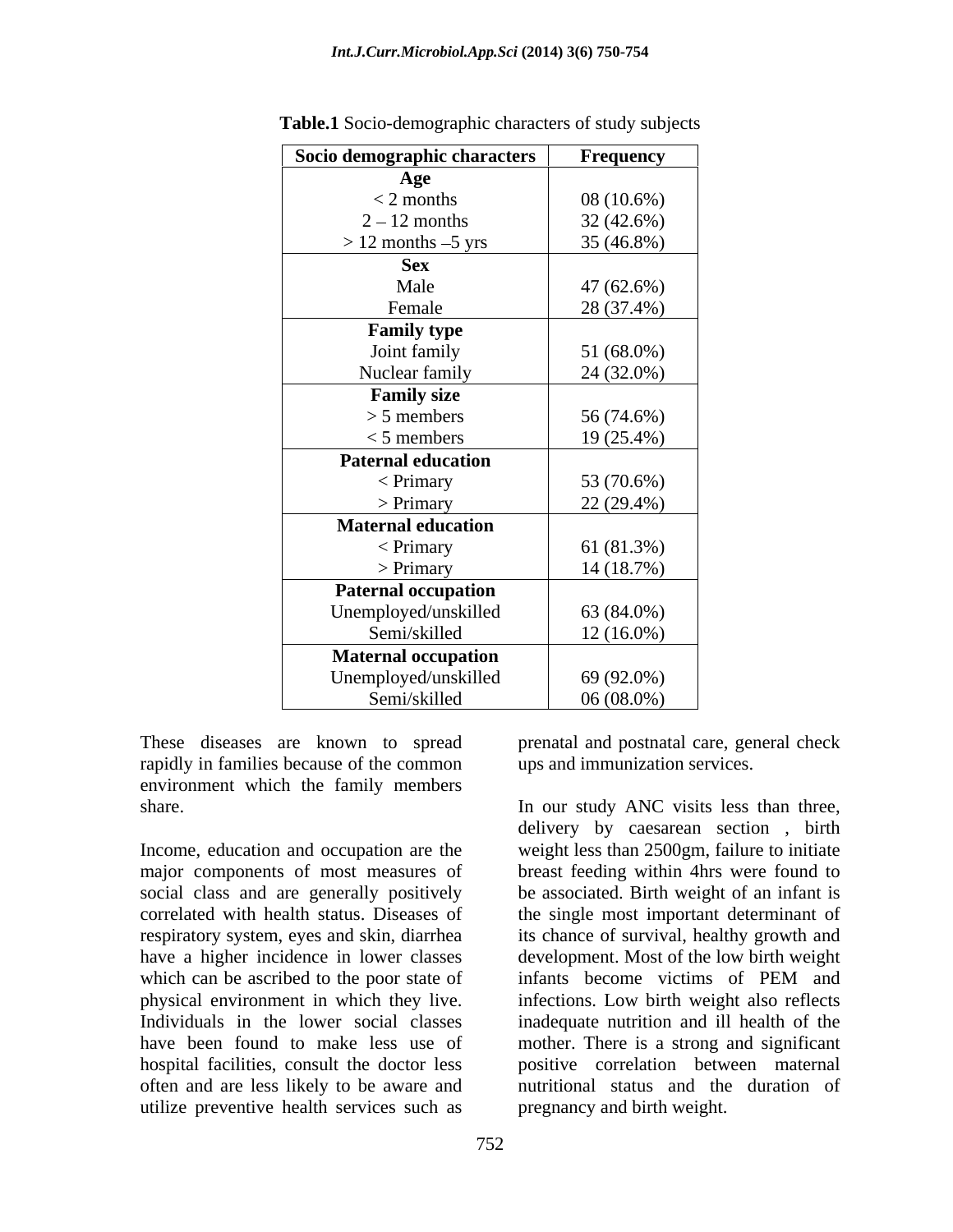| <b>Pregnancy related factors</b>    | <b>Frequency</b> |
|-------------------------------------|------------------|
| <b>ANC</b> registration             |                  |
| Yes                                 | 47 (62.6%)       |
| No                                  | 28 (37.4%)       |
| <b>ANC</b> visits                   |                  |
| $<$ 3 visits                        | 51 (68.0%)       |
| $>$ 3 visits                        | 24 (32.0%)       |
| <b>Mode of delivery</b>             |                  |
| <b>LSCS</b>                         | 56 (74.6%)       |
| <b>NVD</b>                          | $19(25.4\%)$     |
| <b>Place of delivery</b>            |                  |
| Home                                | 53 (70.6%)       |
| Institution                         | 22 (29.4%)       |
| <b>Birth order</b>                  |                  |
| $\lt$ /= 2                          | 61 (81.3%)       |
| >2                                  | 14 (18.7%)       |
| <b>Birth weight</b>                 |                  |
| $<$ 2500 gms                        | 63 (84.0%)       |
| $>$ 2500 gms                        | $12(16.0\%)$     |
| <b>Initiation of Breast Feeding</b> |                  |
| $<$ 4 hrs                           | 69 (92.0%)       |
| $>$ 4 hrs                           | $06(08.0\%)$     |
| <b>Exclusive BF</b>                 |                  |
| Present                             | 71 (94.6%)       |
| Absent                              | $04(5.4\%)$      |

**Table.2** Pregnancy related factors among study subjects

Antenatal checkup aims at achieving, at the end of pregnancy a healthy mother and a healthy baby. In our study ANC less than 3 has emerged as one of the factors for development of pneumonia. This may be due inadequate nutrition and ill health of the mother and failure to identify the high risk cases. Improper ANC can increase the likelihood of delivery by caesarean section Sethi GR, Sachdev HP, which may be either elective or emergency<br>
(Maria et al 2004). Satyanarayana L. Predictors of<br>
mortality in subjects hospitalized

- Deivanayagam N, Nedunchelian K, factors for fatal pneumonia: a case M Kalaivani,
- (Maria et al 2004). The mortality in subjects hospitalized **References** and *infections*. Indian *Pediatr.* Djelantik IG, Gessner BD, Sutanto A, Steinhoff M, Linehan M, Moulton LH, *et al*. Case fatality proportions and predictive factors for mortality among children hospitalized with severe pneumonia in a rural developing country setting. J Trop Pediatr. 2003;49:327-32. Sehgal V, Sethi GR, Sachdev HP, Satyanarayana L. Predictors with acute lower respiratory tract infections. Indian Pediatr. 1997;34:213-9.
	- Ramasamy S, Ratnam SR. Risk Karalanglin Tiewsoh, Rakesh Lodha, Ravindra <sup>M</sup> Pandey, Shobha Broor, M Kalaivani,
	- control study. Indian Pediatr. 1992;29:1529-32. Romieu, Nigel Bruce - Indoor airKirk R Smith, Jonathan M Samet, Isabelle